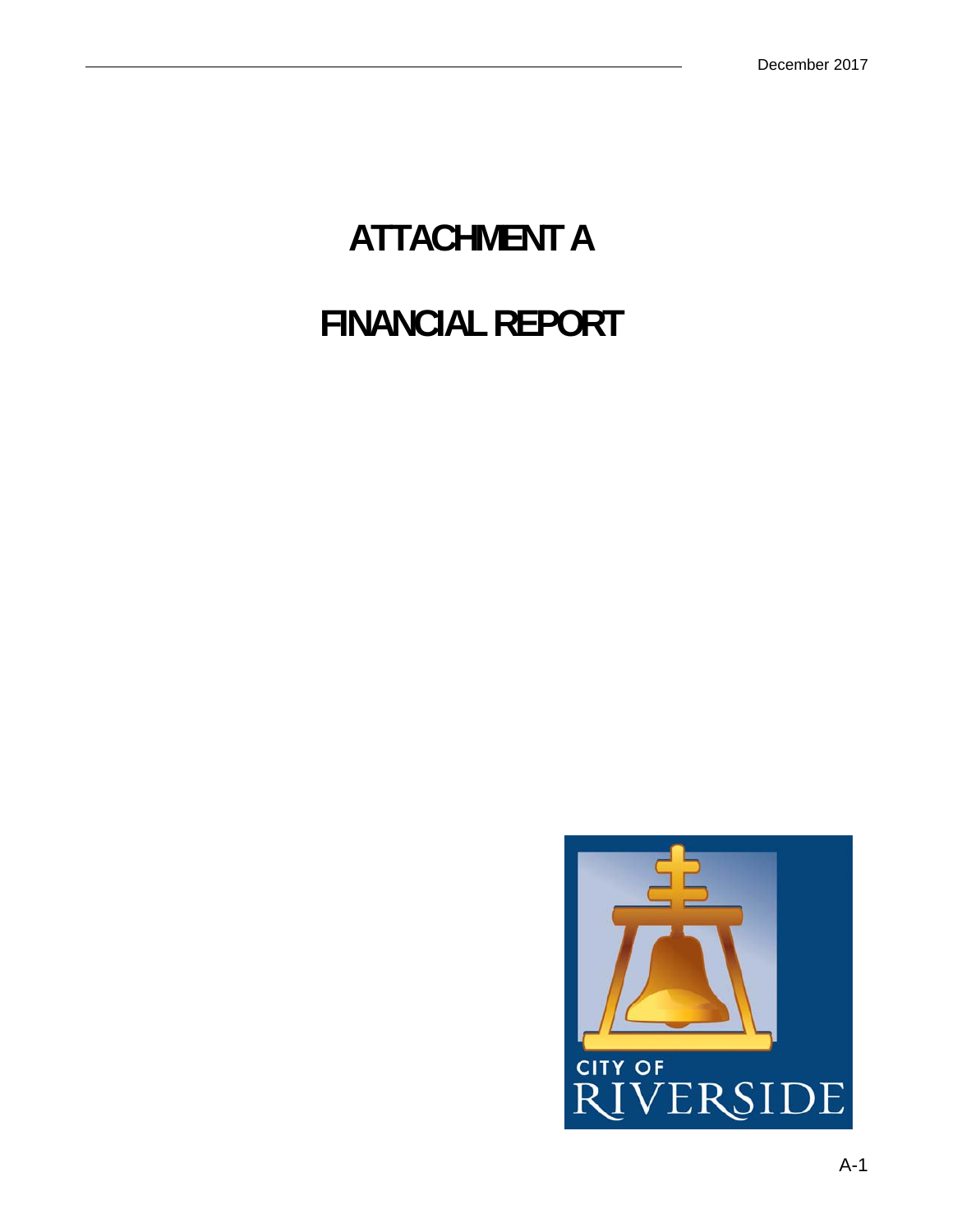# **General Fund and Measure Z Summary**

*FY 2017-18 Second Quarter Estimates As of December 31, 2017*

| <b>GENERAL FUND</b>                    | FY 2017-18<br><b>MID-CYCLE</b><br><b>BUDGET</b> | <b>PROJECTED</b><br>$(1ST QUARTER)^1$ | <b>PROJECTED</b><br>$(2ND QUARTER)^T$ | <b>DIFFERENCE</b><br>(Amended vs 2nd<br>Quarter<br>Projections) | <b>DIFFERENCE</b><br>(1st vs 2nd Quarter<br>Projections) |  |
|----------------------------------------|-------------------------------------------------|---------------------------------------|---------------------------------------|-----------------------------------------------------------------|----------------------------------------------------------|--|
| <b>BEGINNING: General Fund Reserve</b> | 41,497,820<br>\$                                | \$<br>41,497,820                      | \$<br>41,497,820                      | \$<br>$\blacksquare$                                            | \$                                                       |  |
| REVENUES/TRANSFER IN                   | \$                                              | \$                                    | 271,966,343                           | $(103, 764)$ \$                                                 |                                                          |  |
| $(See A-3)$                            | 272,070,107                                     | 271,966,343                           | \$                                    | \$                                                              |                                                          |  |
| <b>EXPENDITURES/TRANSFERS OUT</b>      | \$                                              | $\mathfrak{L}$                        | 254,174,633                           | $(2,675,000)$ \$                                                | (250,000)                                                |  |
| $(See A-4)$                            | 256,849,633                                     | 254,424,633                           | \$                                    | \$                                                              |                                                          |  |
| <b>PROJECTED SURPLUS/(DEFICIT)</b>     | \$                                              | \$                                    | 17,791,710                            | \$                                                              | \$                                                       |  |
|                                        | 15,220,474                                      | 17,541,710                            | -\$                                   | 2,571,236                                                       | 250,000                                                  |  |
| <b>ENDING: General Fund Reserve</b>    | 56,718,294                                      | \$                                    | \$                                    | 2,571,236                                                       | 250,000                                                  |  |
|                                        | \$                                              | 59,039,530                            | 59,289,530                            | \$                                                              | \$                                                       |  |
|                                        | 22.1%                                           | 23.2%                                 | 23.3%                                 |                                                                 |                                                          |  |

| <b>MEASURE Z</b>                                 |    | FY 2017-18<br><b>MID-CYCLE</b><br><b>BUDGET</b> |            | <b>PROJECTED</b><br>(1ST QUARTER) |    | <b>PROJECTED</b><br>(2ND QUARTER) |  | <b>DIFFERENCE</b><br>(Amended vs 2nd<br>Quarter<br>Projections) |      | <b>DIFFERENCE</b><br>(1st vs 2nd Quarter<br>Projections) |  |
|--------------------------------------------------|----|-------------------------------------------------|------------|-----------------------------------|----|-----------------------------------|--|-----------------------------------------------------------------|------|----------------------------------------------------------|--|
| <b>BEGINNING: Measure Z Reserve</b>              | \$ | 2,606,428                                       | \$         | 2,606,428                         | \$ | $2,606,428$ \$                    |  |                                                                 |      |                                                          |  |
| REVENUES/TRANSFER IN<br>$(See A-5)$              | \$ | 51,557,000                                      | $\sqrt{S}$ | 51,557,000                        | \$ | $51,557,000$ \$                   |  | $\bar{a}$                                                       |      |                                                          |  |
| <b>EXPENDITURES/TRANSFERS OUT</b><br>$(See A-5)$ | \$ | 47,235,944                                      | \$         | 46, 197, 522                      | \$ | $46,674,592$ \$                   |  | $(561, 352)$ \$                                                 |      | 477,070                                                  |  |
| PROJECTED SURPLUS/(DEFICIT)                      | \$ | 4,321,056                                       | \$         | 5,359,478                         | \$ | $4,882,408$ \$                    |  | $561,352$ \$                                                    |      | (477, 070)                                               |  |
| <b>ENDING: Measure Z Reserve</b>                 | \$ | 6,927,484                                       | \$         | 7,965,906                         | \$ | $7,488,836$ \$                    |  | 561,352                                                         | l \$ | (477, 070)                                               |  |

<sup>1</sup>Excludes Budget Adjustments and FY 2016-17 Carryovers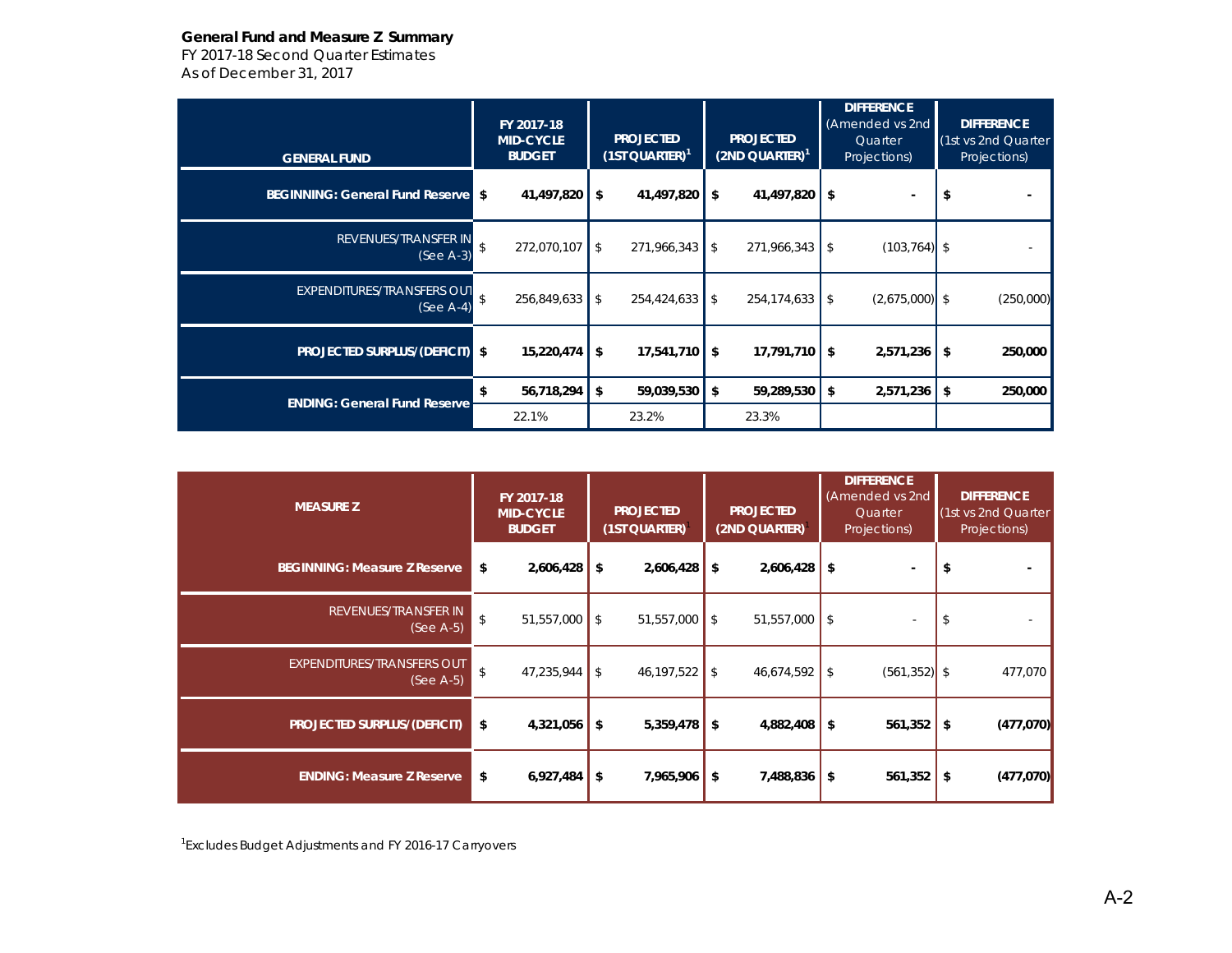# **General Fund Revenue Summary**

*FY 2017-18 Second Quarter EstimatesAs of December 31, 2017*

|                                             |                                 | FY 2017-18 Budgeted Revenues        |                               |                                                           |                   |                                  | <b>Difference</b><br>(1st Qtr vs |
|---------------------------------------------|---------------------------------|-------------------------------------|-------------------------------|-----------------------------------------------------------|-------------------|----------------------------------|----------------------------------|
|                                             | <b>Adopted</b><br><b>Budget</b> | <b>Budget</b><br><b>Adjustments</b> | <b>Total</b><br><b>Budget</b> | <b>1st Quarter</b><br>Projected Revenue Projected Revenue | 2nd Quarter       | Projected Surplus /<br>(Deficit) | 2nd Qtr<br>Projections)          |
| Sales & Use Taxes                           | 70,140,574                      |                                     | 66,417,450                    | 64,855,930                                                | 64,855,930        | (1, 561, 520)                    |                                  |
| <b>Property Taxes</b>                       | 62,665,814                      |                                     | 61,485,324                    | 62,229,024                                                | 62,229,024        | 743,700                          |                                  |
| <b>Utility Users Tax</b>                    | 29,180,764                      |                                     | 28,291,424                    | 28,370,996                                                | 28,370,996        | 79,572                           |                                  |
| <b>Franchise Fees</b>                       | 5,682,700                       |                                     | 5,372,500                     | 4,769,391                                                 | 4,769,391         | (603, 109)                       |                                  |
| <b>Transient Occupancy Tax</b>              | 6,868,575                       |                                     | 6,868,575                     | 6,952,807                                                 | 6,952,807         | 84,232                           |                                  |
| <b>General Fund Transfer</b>                | 46,142,500                      |                                     | 45,981,500                    | 46,245,700                                                | 46,245,700        | 264,200                          |                                  |
| <b>Charges for Services</b>                 | 15,633,171                      |                                     | 16,555,619                    | 16,795,348                                                | 16,795,348        | 239,729                          |                                  |
| Licenses & Permits                          | 10,499,737                      |                                     | 10,453,740                    | 10,036,717                                                | 10,036,717        | (417,023)                        |                                  |
| Fines & Forfeitures                         | ,745,065                        |                                     | 1,413,539                     | 2,045,000                                                 | 2,045,000         | 631,461                          |                                  |
| <b>Special Assessments</b>                  | 4,494,029                       |                                     | 495,000                       | 511,727                                                   | 511,727           | 16,727                           |                                  |
| Intergovernmental Revenue                   | ,525,000                        | 399,292                             | ,984,107                      | 1,967,223                                                 | 1,967,223         | (16,884)                         |                                  |
| <b>Other Financing Sources</b>              | 885,355                         | 400,000                             | 1,263,494                     | 967,000                                                   | 967,000           | (296, 494)                       |                                  |
| Miscellaneous Revenues                      | 6,755,136                       | 708,945                             | 6,513,668                     | 6,345,313                                                 | 6,345,313         | (168, 355)                       | $\sim$                           |
| Transfers In                                | 11,289,982                      |                                     | 20,482,404                    | 21,382,404                                                | 21,382,404        | 900,000                          |                                  |
| <b>Total Projected Revenue/Transfers In</b> | 273,508,402                     | 1,508,237<br>-S                     | 273,578,344<br>-S             | 273,474,580<br>-S                                         | 273,474,580<br>-S | $(103,764)$ \$<br>్వ             |                                  |

# **BUDGET ADJUSTMENTS**

# **Intergovernmental Revenue**

The revenue increase of \$400,000 represents revenue from a Helicopter Equipment Use agreement with the City of Corona.

# **Other Financing Sources**

The revenue increase of \$400,000 represents anticipated income from the sale of a police helicopter; these funds will be applied toward the purchase of a fixed-wing aircraft for the Police Department.

# **Miscellaneous Revenues**

#### **EXPLANATION OF DEVIATIONS (More than \$500,000)**

#### **Sales Tax**

 The revenue is approximately \$1.5 million lower than projections in the First Quarter, based on slower growth experienced during FY 2016-17. Historically, sales tax revenues have been the most subjective General Fund revenue to the economy and the hardest to predict.

# **Property Tax**

The revenue is approximately \$750,000 higher than projections in the First Quarter based on Successor Agency properties being sold and placed back on the County roll.

### **Franchise Fees**

The revenue is approximately \$600,000 lower than anticipated due to So. Cal Gas changing its franchise fee calculation methodology due to recent litigation.

# **General Fund Transfers**

 The revenue is approximately \$900,000 higher than projected based on a cost recovery for past due sewer expenditures born by the General Fund and not by the Sewer Fund. For a number of years now, the City's Liability Fund (and, by extension, the General Fund) were utilized to pay for claims related to sewer laterals from the sewer main to the resident's property line. Effective FY 2016/17, the Sewer Fund has begun to pay these costs, estimated at \$450,000 per year. In addition, the General Fund will recover the \$1.35 million incorrectly charged there for these claims over the past three-year period (\$450,000 per year). In FY 2017/18 and FY 2018/19, the total savings to the General Fund will be approximately \$900,000 per year.

#### **Fines and Forfeitures**

The revenue is approximately \$630,000 higher than anticipated due to Code Enforcement activities, including administrative citations, rehabilitation reimbursements, and receipt of deferred revenues.and the contract of the contract of the contract of the contract of the contract of the contract of the contract of the contract of the contract of the contract of the contract of the contract of the contract of the contra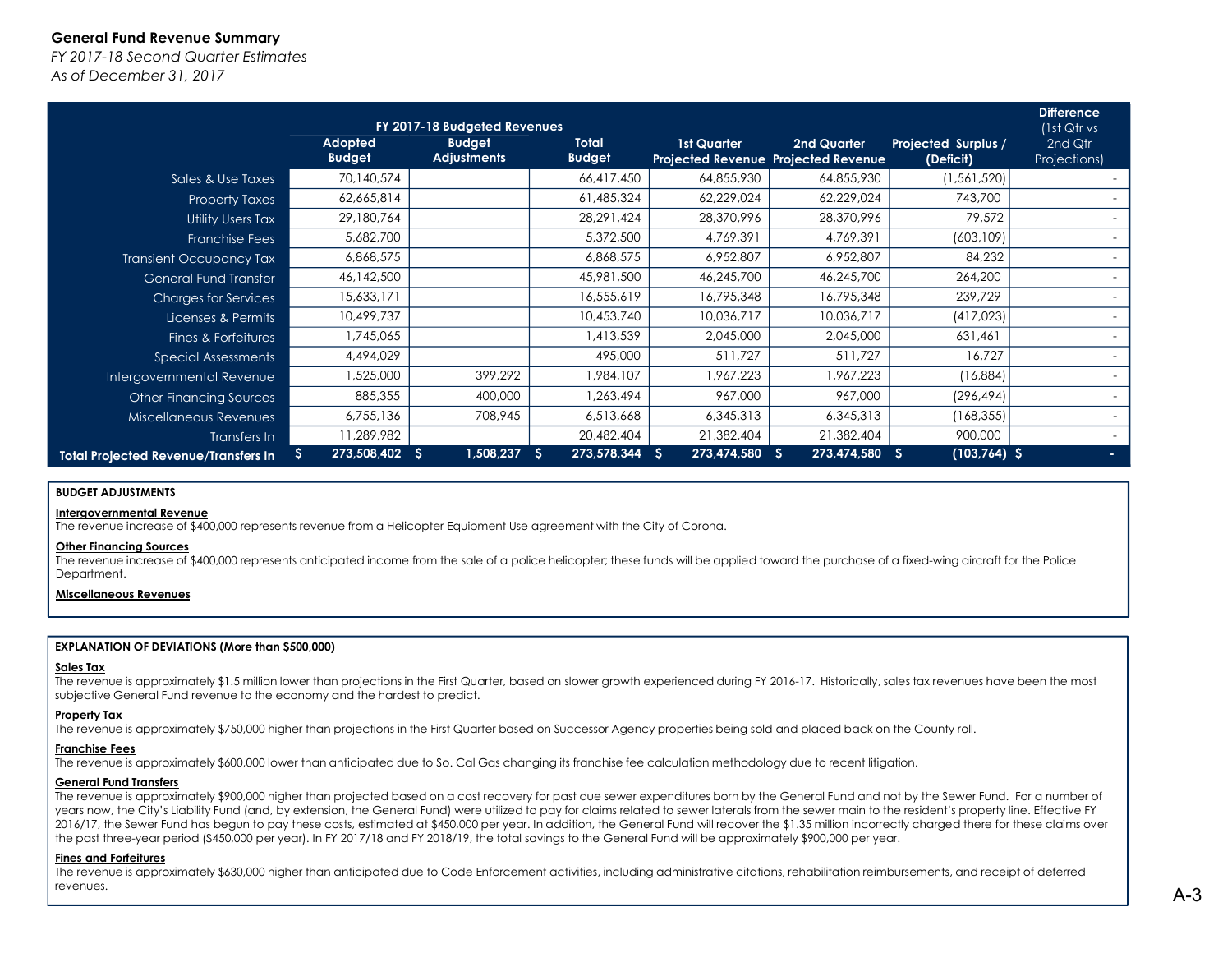# **General Fund Expenditure Summary**

*FY 2017-18 Second Quarter EstimatesAs of December 31, 2017*

|                                                                        |                            | FY 2017-18 Operating Budget (1)     |                               |                               | <b>1st Quarter</b>               | <b>2nd Quarter</b>               |                                         | <b>Difference</b><br>(1st Qtr vs |  |
|------------------------------------------------------------------------|----------------------------|-------------------------------------|-------------------------------|-------------------------------|----------------------------------|----------------------------------|-----------------------------------------|----------------------------------|--|
|                                                                        | Amended<br><b>Budget</b>   | <b>Budget</b><br><b>Adjustments</b> | FY 16/17<br><b>Carryovers</b> | <b>Total</b><br><b>Budget</b> | Projected<br><b>Expenditures</b> | Projected<br><b>Expenditures</b> | <b>Projected Surplus</b><br>/ (Deficit) | 2nd Qtr<br><b>Projections)</b>   |  |
| <b>City Attorney</b>                                                   | 5,852,649                  |                                     | 921.455                       | 6,774,104                     | 6,374,104                        | 6.374.104                        | 400,000                                 |                                  |  |
| <b>City Clerk</b>                                                      | 1,598,503                  |                                     | 206,899                       | 1,805,402                     | 1,805,402                        | 1,805,402                        |                                         |                                  |  |
| <b>City Council</b>                                                    | 1,197,805                  |                                     | (12, 401)                     | 1,185,404                     | 1,185,404                        | 1,185,404                        |                                         |                                  |  |
| City Manager                                                           | 4,844,953                  |                                     | 100,943                       | 4,945,896                     | 4,945,896                        | 4,945,896                        |                                         |                                  |  |
| Community & Economic Development                                       | 13,534,578                 | 2,061,367                           | 712,527                       | 16,308,472                    | 16,308,472                       | 16,058,472                       | 250,000                                 | (250,000)                        |  |
| Finance                                                                | 7,782,067                  |                                     | 459,675                       | 8.241.742                     | 8.991.742                        | 8.991.742                        | (750,000)                               |                                  |  |
| Fire                                                                   | 47,940,059                 |                                     | 48,599                        | 47,988,658                    | 47.988.658                       | 47,988,658                       |                                         |                                  |  |
| <b>General Services</b>                                                | 4,334,168                  | 1,000,000                           | 166.082                       | 5,500,250                     | 5,225,250                        | 5,225,250                        | 275,000                                 |                                  |  |
| <b>Human Resources</b>                                                 | 3.048.932                  |                                     | 853,698                       | 3,902,630                     | 3,902,630                        | 3,902,630                        |                                         |                                  |  |
| Innovation & Technology                                                | 11.086.046                 |                                     | .688.485                      | 12,774,531                    | 12,774,531                       | 12,774,531                       |                                         |                                  |  |
| <b>Library</b>                                                         | 6,754,907                  | 325,693                             | 84,897                        | 7,165,497                     | 7,165,497                        | 7,165,497                        |                                         |                                  |  |
| Mayor                                                                  | 830,259                    |                                     |                               | 830,259                       | 830,259                          | 830,259                          |                                         |                                  |  |
| Museum                                                                 | 3,827,305                  | (2,122,090)                         | 328,715                       | 2,033,930                     | 2,033,930                        | 2,033,930                        |                                         |                                  |  |
| Non-Departmental                                                       | 7,474,202                  |                                     | (33, 406)                     | 7,440,796                     | 7,440,796                        | 7,440,796                        |                                         |                                  |  |
| Non-Departmental - Community Livability                                | 25,000                     |                                     | 4.403                         | 29,403                        | 29,403                           | 29,403                           |                                         |                                  |  |
| Parks, Recreation & Community Services                                 | 18,267,032                 | 203.975                             | 133,349                       | 18,604,356                    | 18,604,356                       | 18,604,356                       |                                         |                                  |  |
| Police                                                                 | 97,757,542                 | 1,039,292                           | (491, 739)                    | 98,305,095                    | 98,305,095                       | 98.305.095                       |                                         |                                  |  |
| <b>Public Works</b>                                                    | 24.301.611                 |                                     | 1,420,289                     | 25,721,900                    | 25.221.900                       | 25.221.900                       | 500,000                                 |                                  |  |
| Subtotal                                                               | 260,457,618 \$<br><b>S</b> | 2,508,237                           | - S<br>6,592,470 S            | 269,558,325 \$                | 269, 133, 325 \$                 | 268,883,325 \$                   | 675,000                                 | (250,000)<br>-S                  |  |
| Allocated Costs, Utilization Charges and<br><b>Operating Transfers</b> | (3,607,985)                |                                     |                               | (3,607,985)                   | (3,607,985)                      | (3,607,985)                      |                                         |                                  |  |
| Debt Service Reallocation (2)                                          |                            |                                     |                               |                               | (2,000,000)                      | (2,000,000)                      | 2,000,000                               |                                  |  |
| <b>Total</b>                                                           | 256,849,633 \$<br>.s       | 2,508,237                           | 6,592,470<br>- S              | 265,950,340 \$<br>- S         | 263,525,340 \$                   | 263,275,340 \$                   | 2,675,000                               | (250,000)<br>-S                  |  |

# **NOTES**

**(1)** FY 17/18 Operating Budget includes the 2016-18 Biennial Budget as adopted for FY 17/18, Mid-cycle adjustments approved by City Council on June 20, 2017, FY 16/17 operating carryovers approved by City Council on November 14, 2017, and FY 16/17 encumbrances carried forward for purchase commitments originating in FY 16/17.

**(2)** Reimbursement from the Debt Service Fund (Fund 390) to the General Fund for debt service payments originally budgeted for Pension Obligation Bond debt, now paid for by Measure Z.

#### **DEPARTMENTS WITH PROJECTED OPERATING DEFICITS**

# **Fire**

Due to the constant staffing requirement of 211 of the department's 242 full-time equivalent positions, the Fire Department is not expected to meets its managed savings target of \$750,000.

# **BUDGET ADJUSTMENTS**

# **Community & Economic Development**

The budget increase of approximately \$2 million represents the Total Budget of the Arts & Cultural Affairs Division, transferred from the Museum to Community & Economic Development.

# **General Services**

On November 14, 2017, City Council approved the supplemental appropriation of \$1 million from the FY 2016-17 General Fund surplus for citywide building repair and maintenance needs.

#### **Library**

The City Council has approved several Library Department requests in FY 2017-18 b to spend donated funds. All supplemental appropriations are offset by donation revenues.

# **Museum**

The budget decrease of approximately \$2.1 million represents the effects of the shuttering of the Museum, including the transfer of the Arts & Cultural Affairs Division to Community & Economic Development and the transfer an employee position to Parks, Recreation & Community Services to staff the Nature Center.

# **Parks, Recreation & Commun**

The budget increase of approximately \$200,000 includes the transfer of funds from the Museum to staff a full-time position at the Nature Center, and the use of donated funds approved by City Council on September 12, 2017.

# **Police**

The budget increase of approximately \$1 million includes City Council's approval of approximately \$600,000 for the purchase of a fixed-wing aircraft; \$399,000 for a Helicopter Equipment Use agreement with the City of Coron and \$40,000 in supplemental appropriations for the purchase of two police dogs and related costs. All supplemental appropriations are offset by revenues.